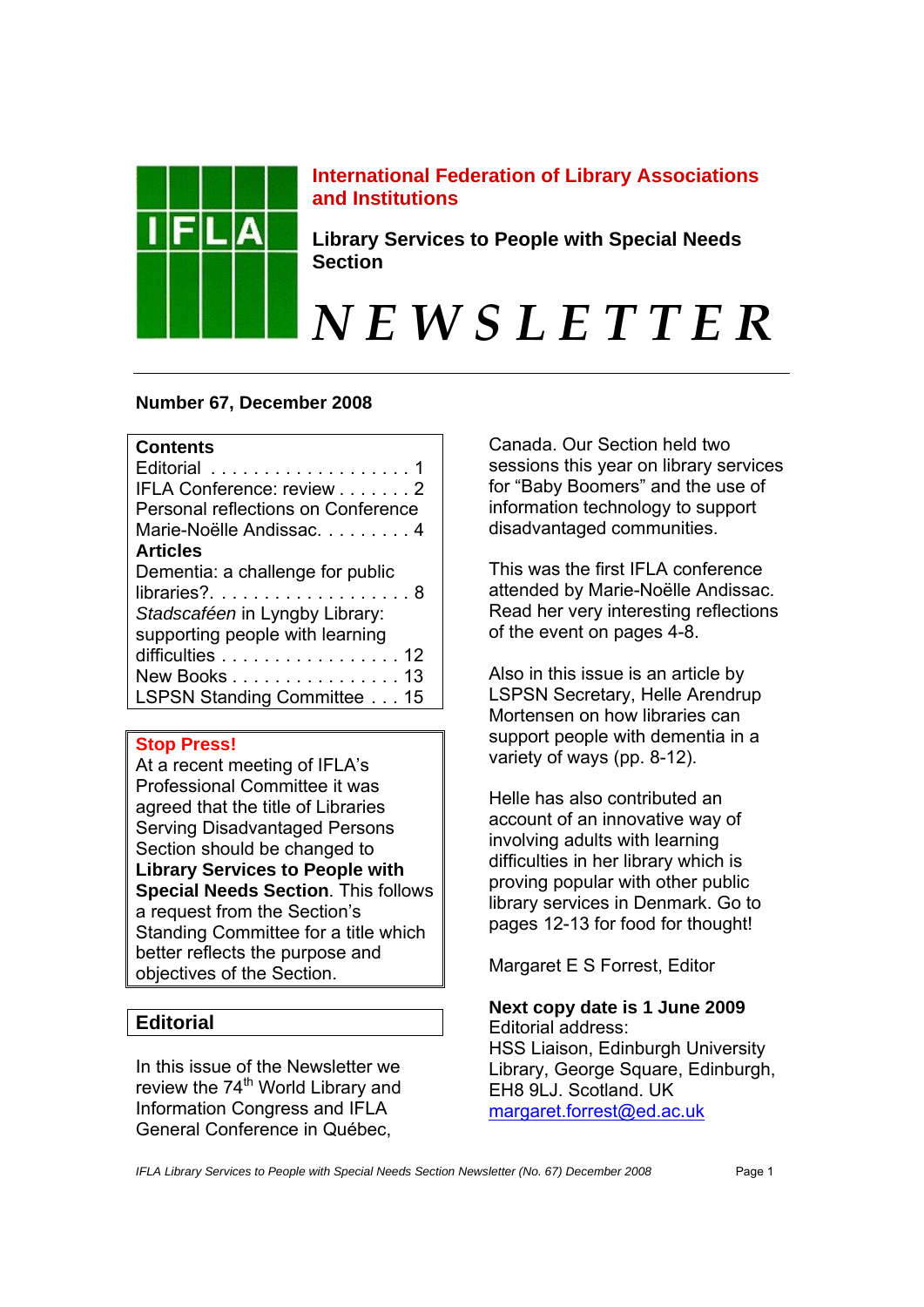# **IFLA Conference Review**



World Library and Information Congress: 74<sup>th</sup> IFLA General **Conference** and **Council** 

*"Libraries without borders: Navigating towards global understanding"* 

August  $10^{th}$  -14<sup>th</sup> 2008, Québec, Canada

This year our Section held two sessions at IFLA's General Conference and Council. The first session was entitled, "The world is greying: model library programs serving 'Baby Boomers' and older adults". The second session focused on the use of information technology to support disadvantaged communities: "Going beyond borders – new ways of using ICT to enable greater access to all persons".

The full text of presentations is available from the IFLA Conference website at http://www.ifla.org/IV/ifla74/Program me2008.htm

The following is an outline of the two session programmes with abstracts, where available.

#### **Session 1: Baby Boomers**

#### **Senior spaces**

ALLAN M. KLEIMANN (Old Bridge Public Library, Old Bridge, USA)

Abstract: The Old Bridge (NJ) Public Library has created an exciting and innovative approach to serving older adults by developing a little used space in the library and turning it into "Senior Spaces: The Library Place for Baby Boomers, Older Adults and Their Families." Building upon the success of this new "space," the Library continues to develop programs and services to meet the changing needs of multi-generations of older adults and their families. What has been unique in this metamorphosis of this project is the extensive community involvement, the early introduction of Web 2.0 technology components and gaming with the Wii. "Senior Spaces" has become a marketing "brand" recognized not only by our customers in Old Bridge, New Jersey but as a "model" program that is changing the way libraries view service to older adults. The author of this paper was the Project Director and designer of "Senior Spaces."

**Downloads by the busloads - the way forward for talking books**  IAN STRINGER and PAUL STRINGER (Yorkshire, UK)

Abstract: Discusses MP3 downloads and their effect on visually impaired and older people and how libraries can serve older people with recorded sound. The author believes that this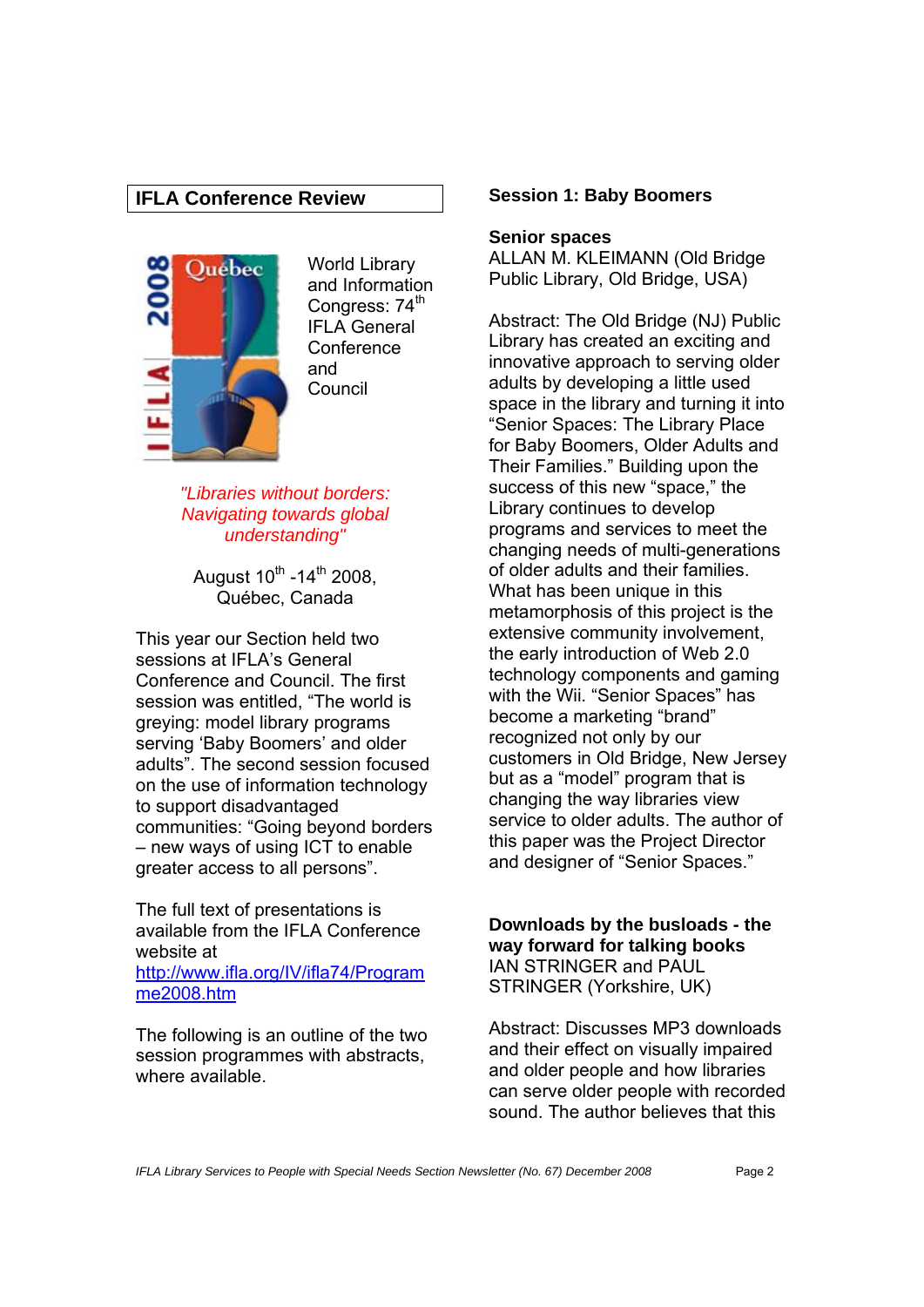is one of the big topics of the next couple of years. He had implemented an outreach project for housebound readers but felt the library could do more. He started a service for older adults that is more than just a book delivery  $-$  he brings older people into the library by special bus to choose their own books and to have the whole range of library services available to them. He is now giving the older and visually impaired users the option to download audiobooks for their MP3 players and, while the staff perform these downloads, the visitors are free to make use of reference services, archive facilities, etc. So people who are unable to get to the library by themselves and need help with the MP# downloads have both needs met. The cost of the buses is about the same as a delivery van.

#### **Hanging out in the library – old school**

CHRISTINA POTTIE (South Shore Regional Library System, Nova Scotia, Canada)

# **Session 2: ICT**

**E-reading for disabled persons: The French Digital Library for the Disabled (Bibliothèque numérique pour le handicap – BnH)**  MONIQUE PUJOL (Ministère de la culture et de la communication – Direction du livre et de la lecture, Paris, France)

Abstract: Reading and access to culture are an important part of the social integration of disabled persons

and the French Government has recognised this as a priority area. The Law of 1 August 2006 on Copyright and Related Rights in the Information Society (transposition of a European directive of May 2001) makes an exception for this sector of the population to facilitate their access to written works. Therefore the local public institutions and representatives of civil society have joined forces to ensure that information and cultural works are made available to disabled persons. The aim of the Digital Library for Disabled Persons (BnH), a project launched by the City of Boulogne-Billancourt (in the Greater Paris region) in 2005, is to allow all those faced with a disability to borrow a choice of digitalised literary works. It is based on the belief that digital publishing is the most suitable means of access to written works for disabled persons. The strength of this project, which is unique in France, is based on technological innovation, a robust support system thanks to the involvement of multiple partners, and constant evaluation.

# **Reading in hospitals and ICT**

CLAUDE GUERIN (Assistance publique hopitaux de Paris, Paris, France)

Abstract: This presentation describes library services for patients and staff in French hospitals and innovative work which is being carried out in this field using new technologies. In order to understand fully the challenges of reading in hospital, some background information is provided on hospitals in France. This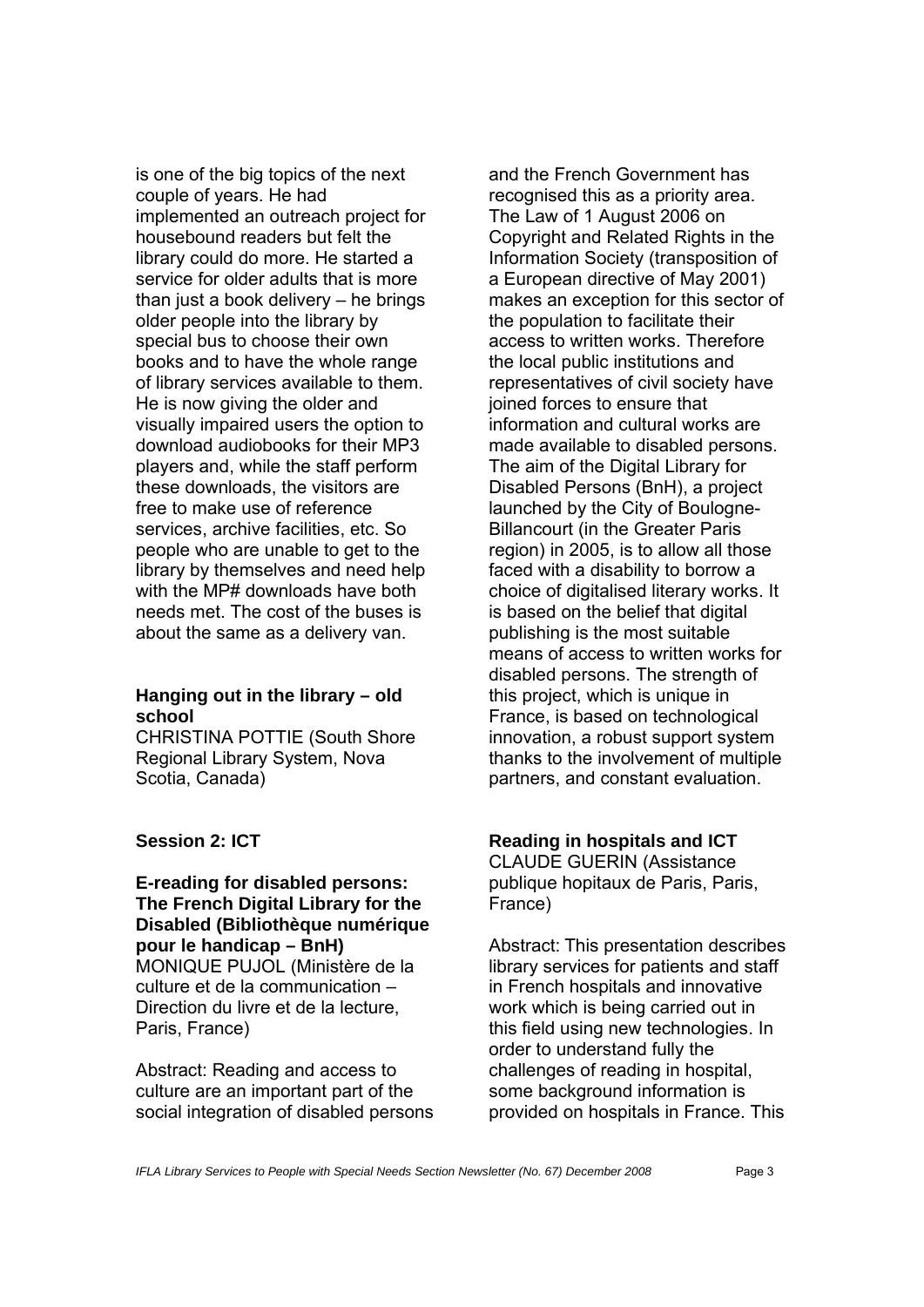is followed by a description of reading in schools, Health in 2007 and the ministerial recommendations which were published in 2008. The paper concludes with some reflections on the role of new technologies and how they can add value to library services for patients and staff in hospital.

# **E-learning to support the development of disability awareness skills: a case study**  MARGARET FORREST (University of Edinburgh, Edinburgh, UK)

Abstract: This paper describes a case study undertaken at the University of Dundee Library in 2006-2007 in which an e-learning module was developed to support library staff training in disability awareness. The course was developed using the ADDIE model of instructional design. The module aims and objectives are discussed and feedback from participants is used to evaluate the learning materials. The study suggests that there are a number of advantages of using elearning for staff development in disability awareness, particularly for widely dispersed organisations.

#### oooOooo

# **Personal Reflections on the IFLA Conference in Québec**

#### **Marie-Noëlle Andissac**

Médiathèque José Cabanis de Toulouse, France

*(This reflection is followed by a translation in English)* 

Plus de 3000 personnes étaient réunis pour ce 74<sup>ème</sup>congrès de l'Ifla le 10 août dernier dans la grande salle du Centre des congrès de Québec. Claudia Lux, la présidente de l'IFLA en s'exprimant successivement en 3 langues, le français, l'anglais et l'allemand, sa langue maternelle, rappela l'importance de la représentation des langues du monde dans les bibliothèques et dans cette « Babel » qu'est l'Ifla. Elle précisa le sens du thème du congrès « Bibliothèques sans frontières : vers une compréhension globale », les bibliothèques devant favoriser la compréhension, le dialogue entre personnes de différentes cultures, l'intégration sociale et le « lifelong learning » (l'apprentissage tout au long de la vie) de façon à élargir les frontières du savoir pour chacun.

Enfin Dany Laferrière, écrivain canadien d'origine haïtienne, conclut brillamment et avec l'humour caustique qu'on lui connaît cette cérémonie d'ouverture avec un hommage à Borges, vu comme l'archétype du lecteur, intitulé « Un aveugle dans la bibliothèque ».

Devant l'ampleur de la manifestation, en tant que délégué néophyte, je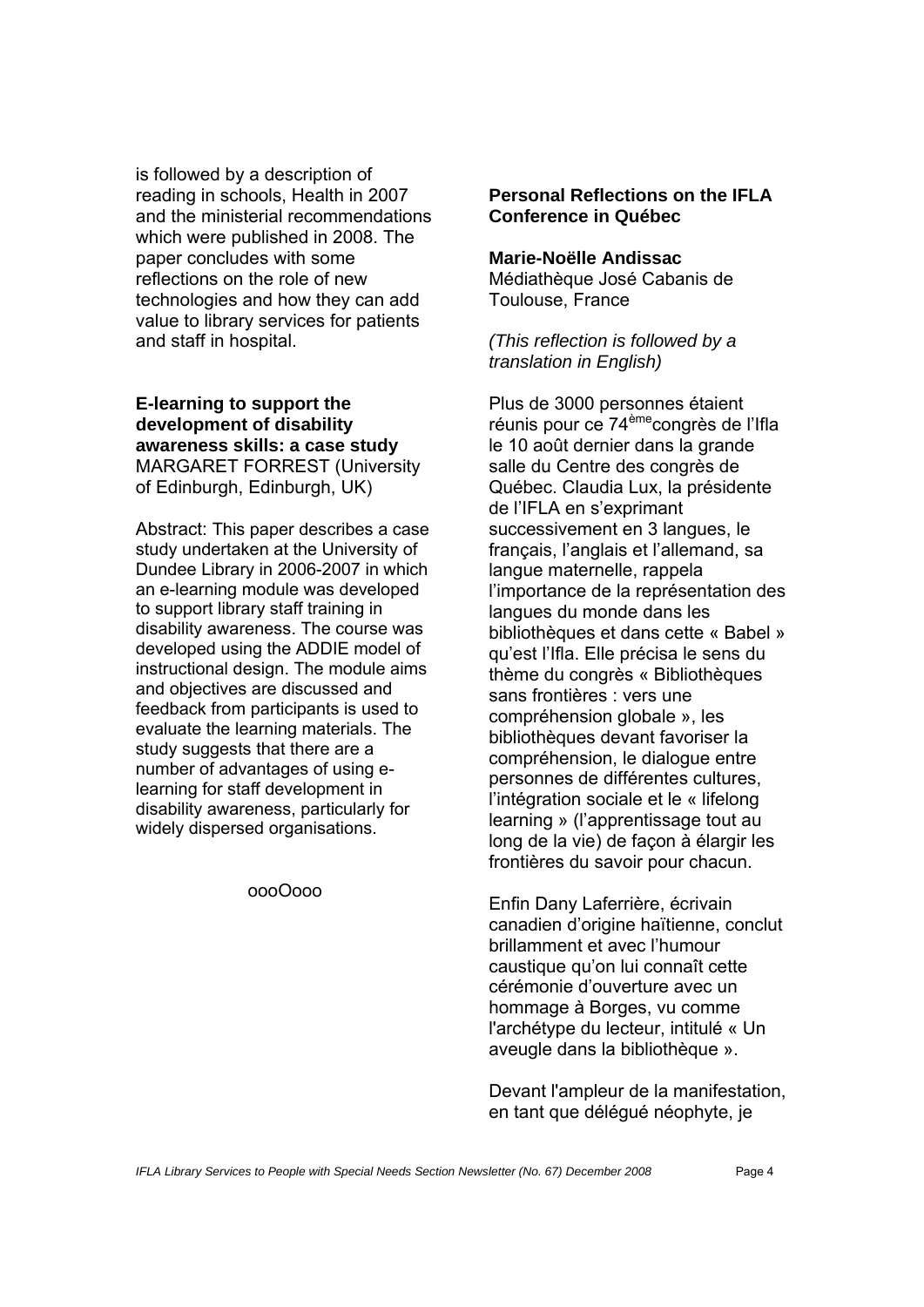choisis d'assister en priorité aux conférences concernant les bibliothèques publiques et aux programmes des sections des bibliothèques desservant les publics « désavantagés » et des bibliothèques pour aveugles.

Durant la première session consacrée aux seniors, Allan Mac Kleiman présenta la création d'un espace pour les seniors (expérience à ma connaissance encore inédite en France), dans sa bibliothèque du New Jersey, avec des collections ciblées sur la retraite, la santé, les livres en large vision, et des programmes spécifiques : cours d'informatique, conférences sur la santé mais aussi animations intergénérationnelles et sessions de jeux autour de la Wii, notamment.

Révélateur d'une préoccupation dans un monde occidental vieillissant, cet exposé a montré la nécessité de penser autrement les services aux personnes âgées. La génération des baby-boomers semble être au centre des préoccupations de nos collègues américains comme en témoignait une autre expérience similaire, celle d'Old School dans Lunenburg County .Aux Etats-Unis, les plus de 65 ans étaient 33 millions en 1990, ils devraient être 70 millions en 2030. En Europe, ils devraient représenter 27% de la population entre 2015 et 2030. Un vrai challenge pour les bibliothèques!

Durant la 2ème session, l'exposé de Margaret Forrest m'a particulièrement intéressée. Elle décrivait l'expérience de l'Université

de Dundee où un module de formation en e-learning a été monté pour sensibiliser le personnel de l'Université à l'accueil des personnes handicapées. Cette formation associait des apports théoriques et la possibilité de tester ses connaissances sur le handicap. Cette démarche innovante et originale a ainsi permis de toucher de nombreuses personnes dans une université aux sites très étendus ce que n'aurait pas permis une formation en présentiel.

Les visites du réseau de lecture publique de Québec furent instructives. Le réseau de la communauté urbaine de Québec (13 villes ont fusionné en 2002), est constitué de 25 bibliothèques, (d'une équipe de 10 bibliothécaires, 22 techniciens, 126 commis), et touche avec 172 000 abonnés, 35% de la population de Québec, une leçon pour les bibliothèques françaises !

La tête de réseau, la bibliothèque Gabrielle Roy, assez datée dans son mobilier et ses espaces, (elle a ouvert en 1983) m'a cependant impressionnée par son économie de moyens. Avec une surface de 8000m², elle ouvre 77h par semaine, 7 jours sur 7 (360 jours par an) avec seulement 37 personnes. (les acquisitions, le traitement des documents sont cependant centralisées à l'Institut canadien du québec). Ce qui surprend en revanche, c'est la faible part des livres anglophones dans le fonds (à peine 10%) symbolique des revendications linguistiques du Québec.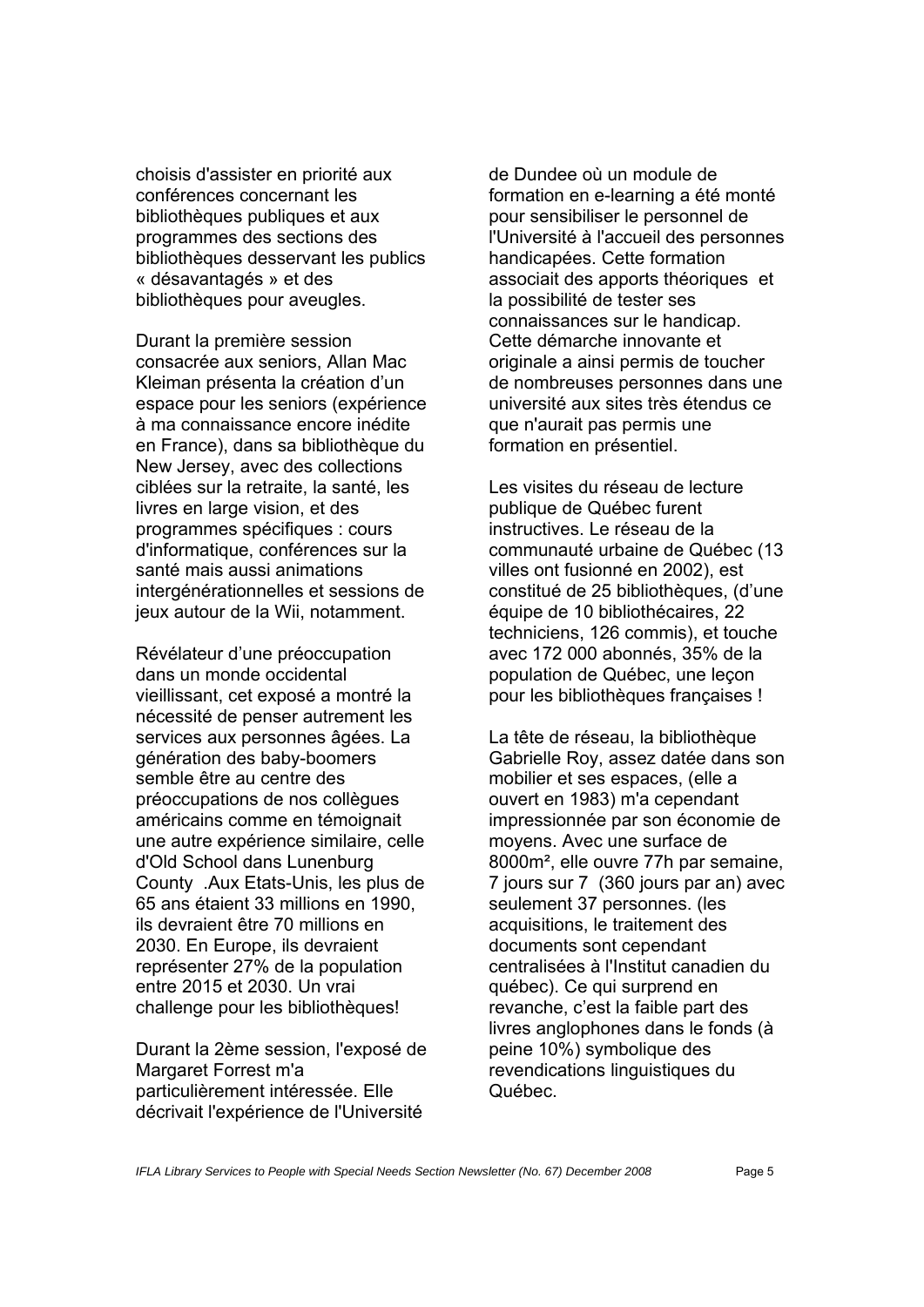La visite de la bibliothèque de Charlesbourg, dernière née du réseau de Québec était elle particulièrement interessante d'un point de vue architectural. Cette bibliothèque de 4000 m², ouverte en 2006, lauréate de plusieurs prix d'architecture, respecte totalement les normes HQE (haute qualité environnementale). Les architectes (Croft Pelletier architectes) ont été soucieux de l'intégration de plusieurs composantes environnementales : utilisation de matériaux écologiques sans émission tels que le bois torréfié, la pierre, le verre et le toit végétal (d'une surface de 1865 m²) Un système de géothermie permet de réduire la consommation énergétique du bâtiment en puisant l'énergie emmagasinée dans l'écorce terrestre et les nappes phréatiques grâce à 21 puits de 132 m forés dans le jardin sud. Les espaces intérieurs sont également très soignés et confortables, la coque de bois, élément de correspondance avec la toiture végétale permet de dissimuler tous les systèmes mécaniques et donne une grande élégance au bâtiment.

Après ces visites particulièrement stimulantes, les différentes conférences qui concernaient la lecture publique auxquelles j'ai assisté finirent par composer petit à petit un panorama mondial dont je retiendrai certaines spécificités:

• La prise en compte toujours exemplaire des bibliothèques américaines du multiculturalisme dans leurs collections et leurs propositions en termes de « lifelong learning »

● l'avant-garde high tech de Singapour qui utilise les nouvelles technologies pour offrir de nouveaux services (comme la bibliothèque en libre-service),

● la ténacité des bibliothécaires et des libraires africains qui avec peu de moyens développent des initiatives exemplaires comme la *Caravane du livre* 

● les expériences scandinaves toujours pilotes dans leur façon d'impliquer leurs publics dans leurs actions.

Enfin dans cette mosaïque, Internet demeure malgré tout la préoccupation dominante des professionnels pour offrir de nouveaux services et conquérir de nouveaux publics.

Bref, un congrès stimulant pour la réflexion !

#### oooOooo

#### [English translation]

More than 3,000 people attended the Opening Session of the 74th IFLA Conference at the Convention Center of Quebec. Claudia Lux, President of IFLA speaking in 3 languages, French, English and German, her native language, recalled the importance of representing the world's languages in libraries and at the IFLA Conference. She explained the meaning of the theme of the conference "Libraries without boundaries: navigating towards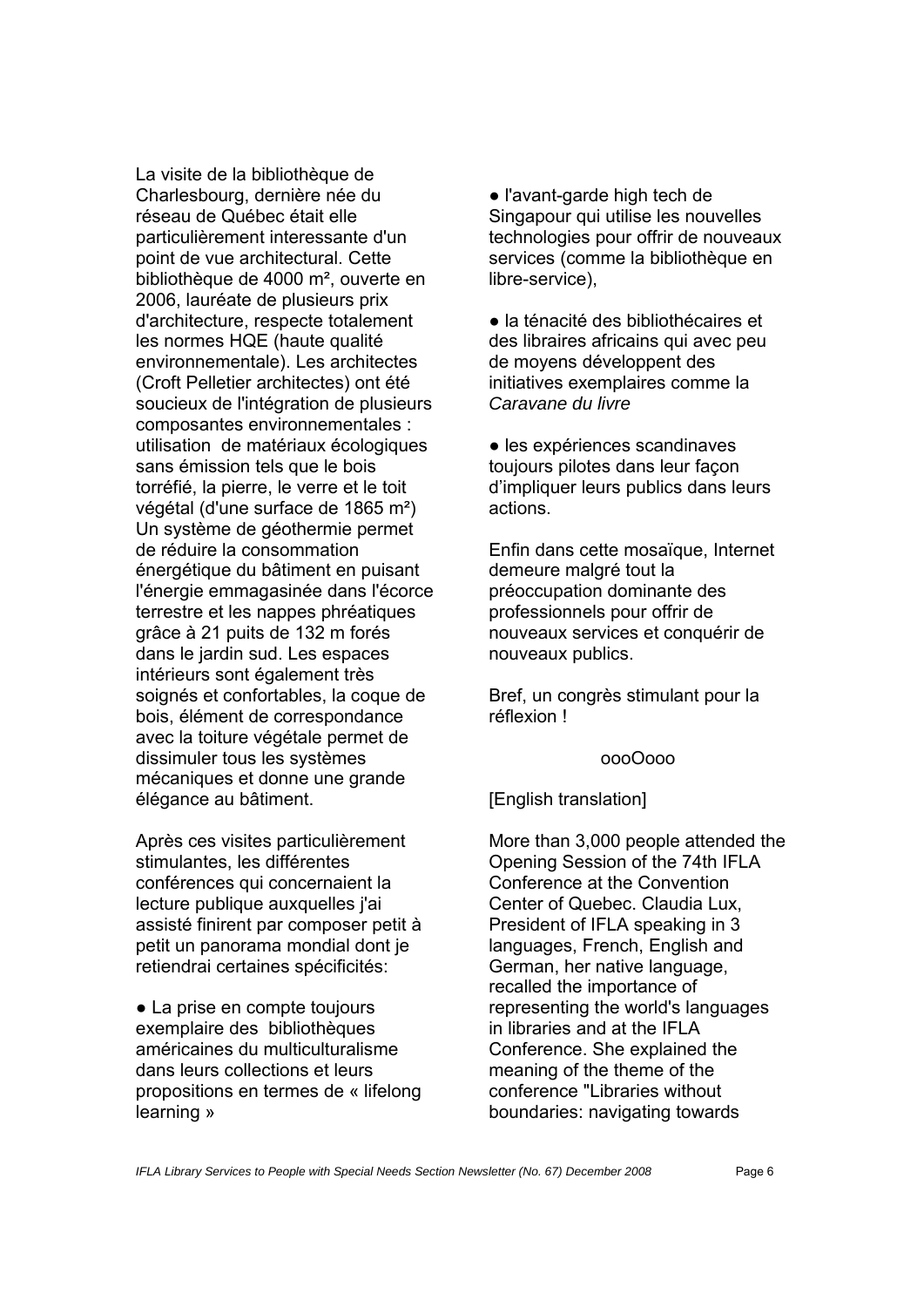global understanding": libraries promoting understanding, dialogue between people of different cultures. social integration and lifelong learning in order to expand the frontiers of knowledge for everyone.

Dany Laferriere, Canadian writer of Haitian origin, concluded the Opening Session brilliantly with caustic humour and with a tribute to Borges, seen as the archetype of the reader, entitled "A blind person in the library ".

Given the magnitude of the event, as a first-time delegate, I choose to attend sessions on primarily on public libraries and programs of sections of public libraries serving the "disadvantaged" and libraries for the blind.

During the first session devoted to library services for older people, Allan Kleiman described the creation of "Senior Areas" (as far as I know, not yet promoted in French public libraries), in the library of New Jersey. Collections focused on retirement, health, books in large print and specific programs: courses, lectures on health but also entertainment and intergenerational play sessions around the Wii, among others.

This paper reflected a concern in an aging Western world, and has shown the need to think proactively about future services for elderly people. The generation of baby boomers seems to be a central concern of our American colleagues as evidenced by another similar experience, the Old School in Lunenburg County. In

the United States, in 1990 there were 33 million people over 65. It is expected that there will be around 70 million in 2030. In Europe, it is expected that older people will make up 27% of the population between 2015 and 2030. A real challenge for libraries!

During the 2nd session of our Section, Margaret Forrest described a pilot study undertaken at the University of Dundee where elearning had been used to help educate staff about disability awareness. The training combines theoretical contributions and the opportunity to test their knowledge on disability. This innovative and original approach has helped many people access staff training online when attending a course may not have been practical.

During the Conference I participated in visits to a number of public libraries in Québec which were very informative. The Metropolitan area of Québec (13 cities merged into one in 2002), consists of 25 libraries (of a team of 10 librarians, 22 technicians, 126 clerks), and is used by 172 000 subscribers, 35% of the people of Québec: a lesson for the French libraries!

The library headquarters at Gabrielle Roy is quite dated in its furniture and spaces, (it opened in 1983). I was however, impressed by its services. With an area of 8000m<sup>2</sup>, it opens 77 hours per week, 7 days each week and 360 days of the year with a staff of only 37 people. (Acquisitions and document processing are centralized at the Canadian Institute of Québec).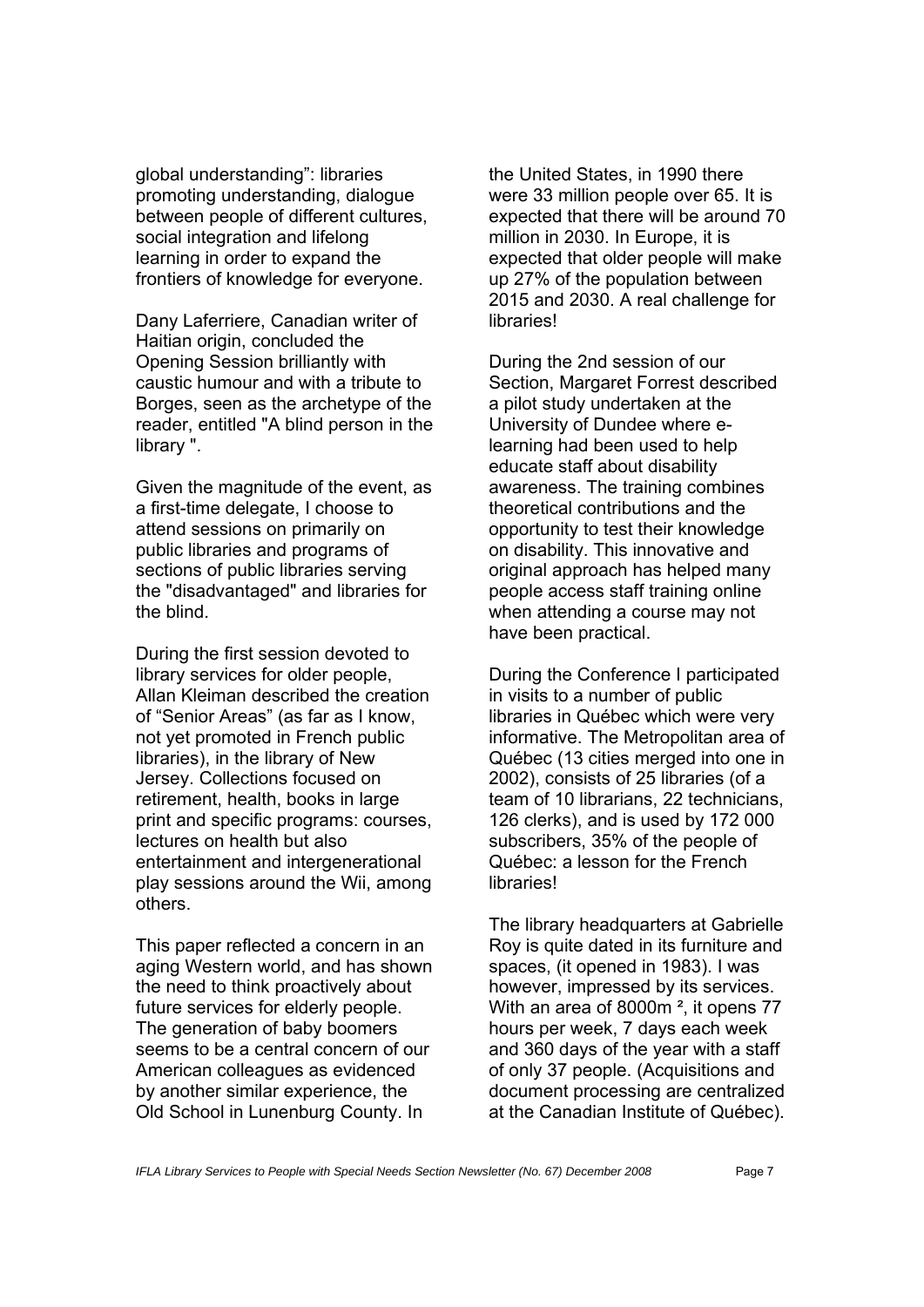What is surprising, however, is the low proportion of English books in the fund (just  $10\%$ ).

The visit to the library of Charlesbourg, newest network in Québec, was particularly interesting from an architectural point of view. This library of 4,000 square meters, opened in 2006, won several architectural awards and complies fully with high environmental quality standards. Architects (Croft Pelletier) were concerned about the integration of several environmental components: use of ecological materials such as wood, stone, glass and roof plants (an area of 1865 square meters) A geothermal system can reduce energy consumption of the building by drawing energy stored in the earth's crust and groundwater thanks to 21 wells drilled 132 m in the south garden. The interiors are also very comfortable and well-appointed.

The following are some of the themes which I remember from the Conference sessions:

• The multiculturalism of American libraries in their collections and their support of "lifelong learning"

• Cutting-edge technology used in Singapore libraries (such as the library self-service)

● The Caravan libraries and booksellers of Africa developing initiatives with few resources

• Scandinavian mobile library drivers involving the public in the development of their services.

Finally in this mosaic, the Internet is still the dominant concern of professionals to offer new services and win new audiences.

In short, this was a conference for stimulating the mind!

# **Articles**

#### **Dementia:**

**A Challenge for Public Libraries?**  A Challenge for Librarians?

#### **Helle Arendrup Mortensen,**

Co-ordinator of Outreach Services at the Lyngby-Taarbaek Public Libraries, Denmark

Reprinted, with permission from: *Focus on International Library and Information Work* 2007; 38(3): 44-47.

*People with dementia have just as diverse tastes and preferences as other library users but they have additional needs, which the library is in a unique position to meet jointly with other service providers. The goal should be to make services to this group a part of the library's basic services.*

#### **What is dementia?**

Dementia is a collective name for different brain disorders which affect memory, thinking, behaviour and emotion. Alzheimer's disease is the most common cause of dementia. The reduced brain functions make it hard for people to remember. It is mostly the short-term memory that is affected, whereas memories from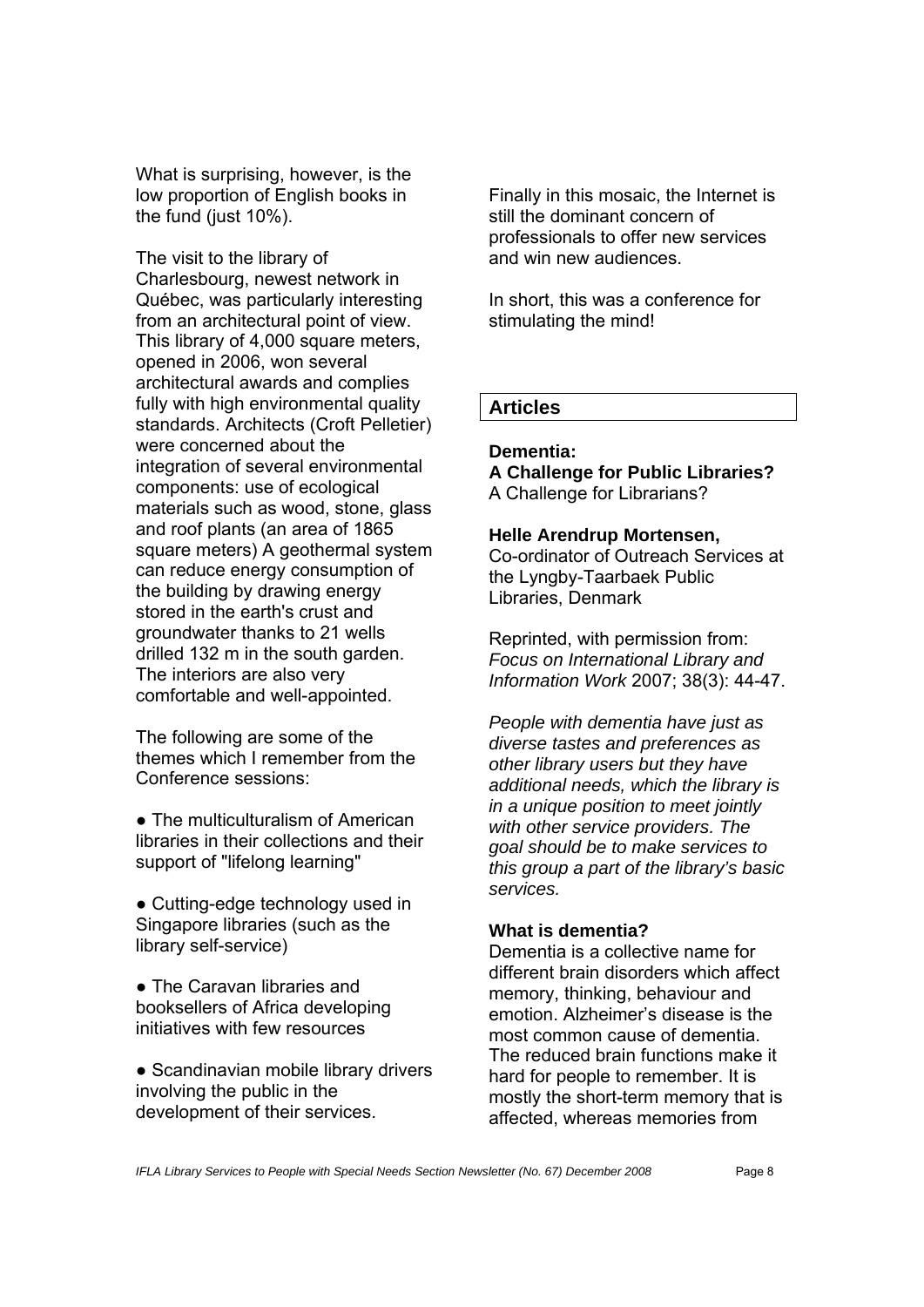childhood and youth can be most vivid. It is also hard for people to think and use language, e.g. finding the right words or understanding what other people are saying, and the dementia can make them act strange or seem moody.

#### **How many people suffer from dementia?**

Dementia affects 1 in 5 people over the age of 80, but can also affect younger people. It is estimated that there are 24 million people worldwide with dementia, and this figure will increase to more than 81 million by 2040 according to Alzheimer's Disease International.<sup>1</sup>

#### **What can the library do?**

Most public libraries do not have special services for people with dementia, and librarians have not generally been included in the circle of professionals caring for people with dementia. Frequently, the treatment focuses more on physical care than on mental stimulation. But reading materials and music can help stimulate memory, as well as provide enjoyment and entertainment, so that is the reason why the library services can make a difference.

The popular saying, 'If you don't use it, you lose it' has been found to be true. By evoking pleasant memories you can help the users to regain a feeling of identity and remind them of their interests and stir memories of their childhood, youth, working life and family.

# **Library materials**

Many library materials can be used directly in such a service. The following list contains the recommended areas you can start with. But a creative mind opens a lot of possibilities.

Music is an important medium in interaction with people with dementia. Verbal communication is often difficult, but singing, dancing and listening to calm music and meditative chants are good alternatives.

# **Books**

Illustrated books with big and clear illustrations, particularly photos are very useful.

Books for reading aloud with short text and a simple story line, e.g. essays, fairy tales, short stories, rhymes and jingles from old times are recommended.

Thematic books in connection with holiday celebrations, e.g. Christmas and Easter, 'coffee table books', and books from different countries can also stimulate the conversation, as well as local history and books about the past are very suitable for reminiscing and for conversation groups.

Audio books read at a slow speed can also be used.

# **Music**

Calm classical music, e.g. Music for the Mozart Effect from Spring Hill Music;<sup>2</sup> music and songs with a special theme; meditative music – for relaxation.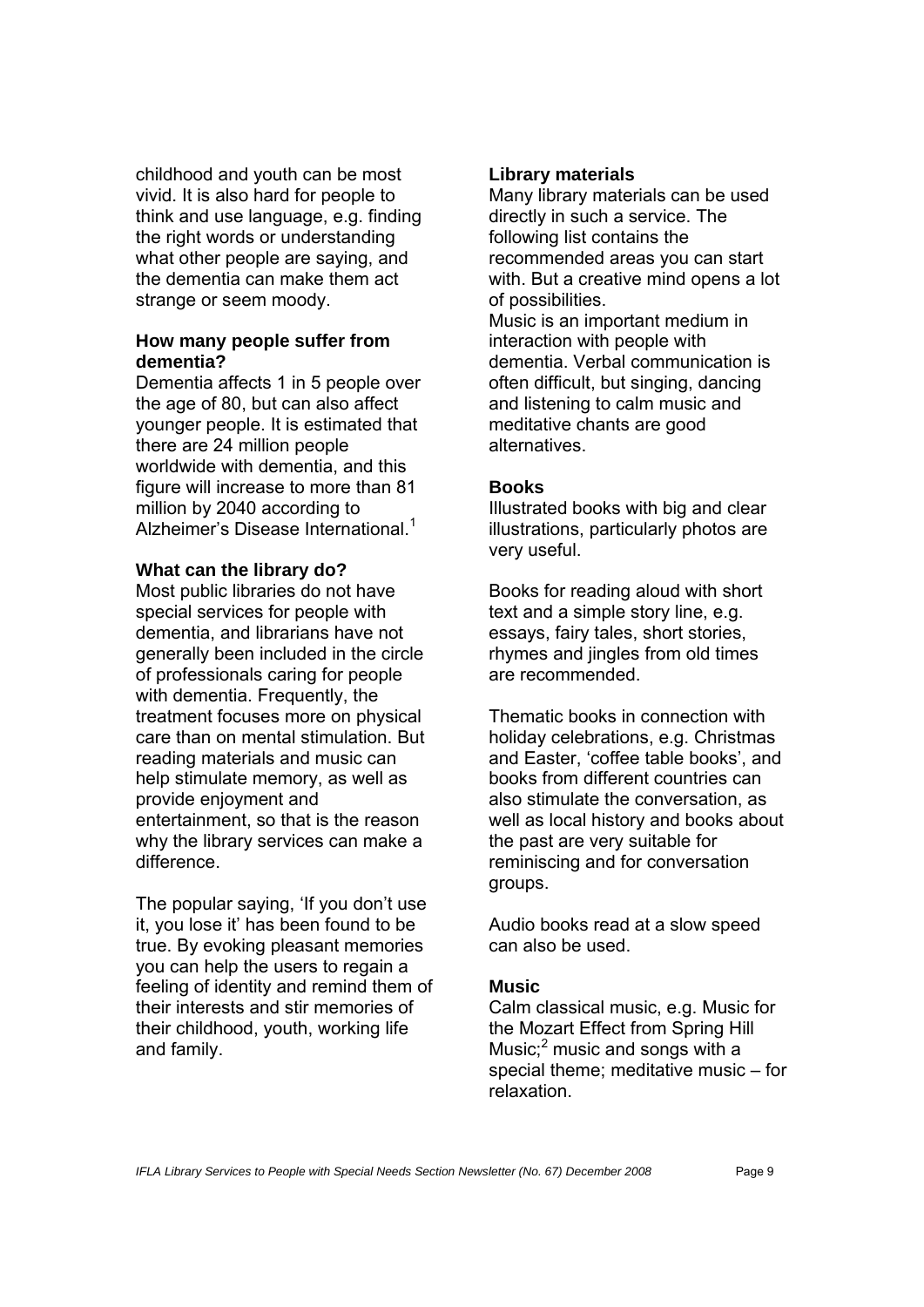#### **Other media**

People with dementia enjoy watching old movies and films about local history and nature.

Some elderly people are already familiar with computers. They may enjoy searching on the Internet with help from care-givers, relatives or library staff. The pictures on the computer screen may be used to stimulate conversation and illustrate certain subjects. Library staff can introduce relevant sites to caregivers.

#### **Reminiscence kits**

Reminiscence kits are very helpful in stimulating memories. Reminiscence kits are sold by publishers, $3$  but some libraries develop their own reminiscence kits in co-operation with care-givers and local historical societies.

The kits are theme-defined and may contain old cooking utensils, old toilet articles for ladies or gentlemen, schoolbooks and supplies, craft items and tools, gardening items, etc. Open the kit and the conversation will start.

#### **Models for library services**

You can choose several models depending on where the persons with dementia live: in their own homes, in long-term care facilities, or in day-care centres. The library services can be provided in different ways including:

• Library services by a librarian on a regular basis in long-term care facilities.

• A selection of books, music recordings, and other material at various locations in the institution. • Library's home delivery service to people with dementia in their own homes and in day-care centres.

#### **Knowledge about dementia**

Knowledge of dementia is essential when you are going to provide library services to persons with dementia, and to be successful, you have to co-operate with the family and caregivers. When communicating with people with dementia you must be aware of eye contact with the person, have the person's attention before speaking, and speak clearly and slowly.

You must also pay attention to the body language of the person with dementia as well as your own, use simple language, be a creative listener, and give the person enough time to answer. Ask simple questions and include everyday topics in your conversation, e.g. the weather.

Working with people with dementia is certainly challenging and requires special insight, knowledge and cooperation with other professionals caring for the persons. The rewards, however, are gratifying when the user clearly exhibits signs of both physical and mental stimulation as the result of such effects.

# **Dementia Services Development Centre - Library and Information Service**<sup>4</sup>

The Dementia Services Development Centre was established in Scotland in 1989. It was the first centre of its kind in the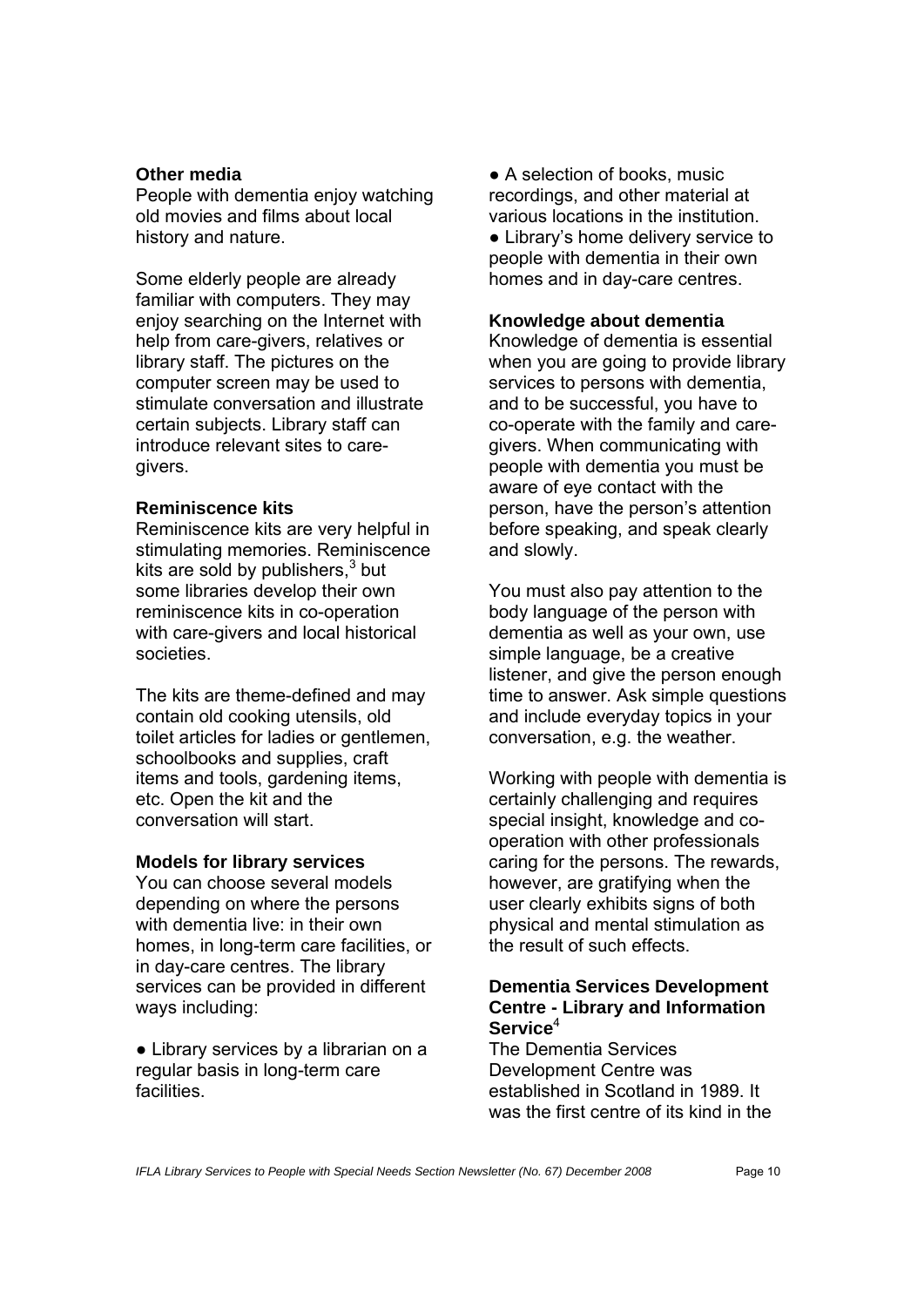UK, and the model was copied in England and Wales.

# **The Iris Murdoch Building**

In 2002 the Centre moved to the Iris Murdoch Building, which was built as an exemplar for dementia-friendly design of public buildings. Many principles of design are demonstrated, which are universally applicable across a range of care settings, as well as in public places, so it attracts visitors from a variety of backgrounds.

# **The library**

The Library and Information Service has existed as long as the Centre, albeit from small beginnings, and now has a collection of around 11,000 items, principally books, reports and journal articles. Anyone with a personal or professional interest in dementia can use the library's services. The main groups of users are health and social care professionals (social workers, nurses, doctors, etc.), design professionals (architects, interior designers, product designers), students studying for these professions, and members of the public who may have a family member with dementia and find that they lack knowledge about it. The information service receives requests for information from all over the world, many through its Website.<sup>5</sup>

# **Guidelines**

*Guidelines for Library Services to Persons with Dementia* (IFLA Professional Report, No. 104, 2007) by Helle Arendrup Mortensen and Gyda Skat Nielsen, are available

online at http://

www.ifla.org/VII/s9/nd1/Profrep104.pdf/. The guidelines provide basic information on different dementiarelated diseases, suggest various ways to establish library services to people with dementia, and recommend appropriate materials and resources for such services. The guidelines were presented at a poster session at the 2007 IFLA conference in Durban. Many people were interested in the subject, and nearly everyone had a story to tell about relatives or friends with dementia. I hope this article will inspire you to focus on library services to persons with dementia at your library

# **References**

1 Alzheimer's Disease International (ADI) is the umbrella organization of Alzheimer associations around the world which offer support and information to people with dementia and their families. Addresses of Alzheimer's Associations all over the world can be found on their Website at <http://www.alz.co.uk>.

#### 2 *Music for the Mozart Effect*. Spring Hill Music.

<http://www.springhillmedia.com/b.p hp?i=8520>.

3 See, for example, Winslow, a reminiscence publisher in the UK: <http://www.winslow-cat.com/cgibin/Winslow.storefront>.

4 This section has been abridged and adapted from an article by Eileen Richardson, 'The Dementia Services Development Centre Library & Information Service', in *IFLA Libraries Serving*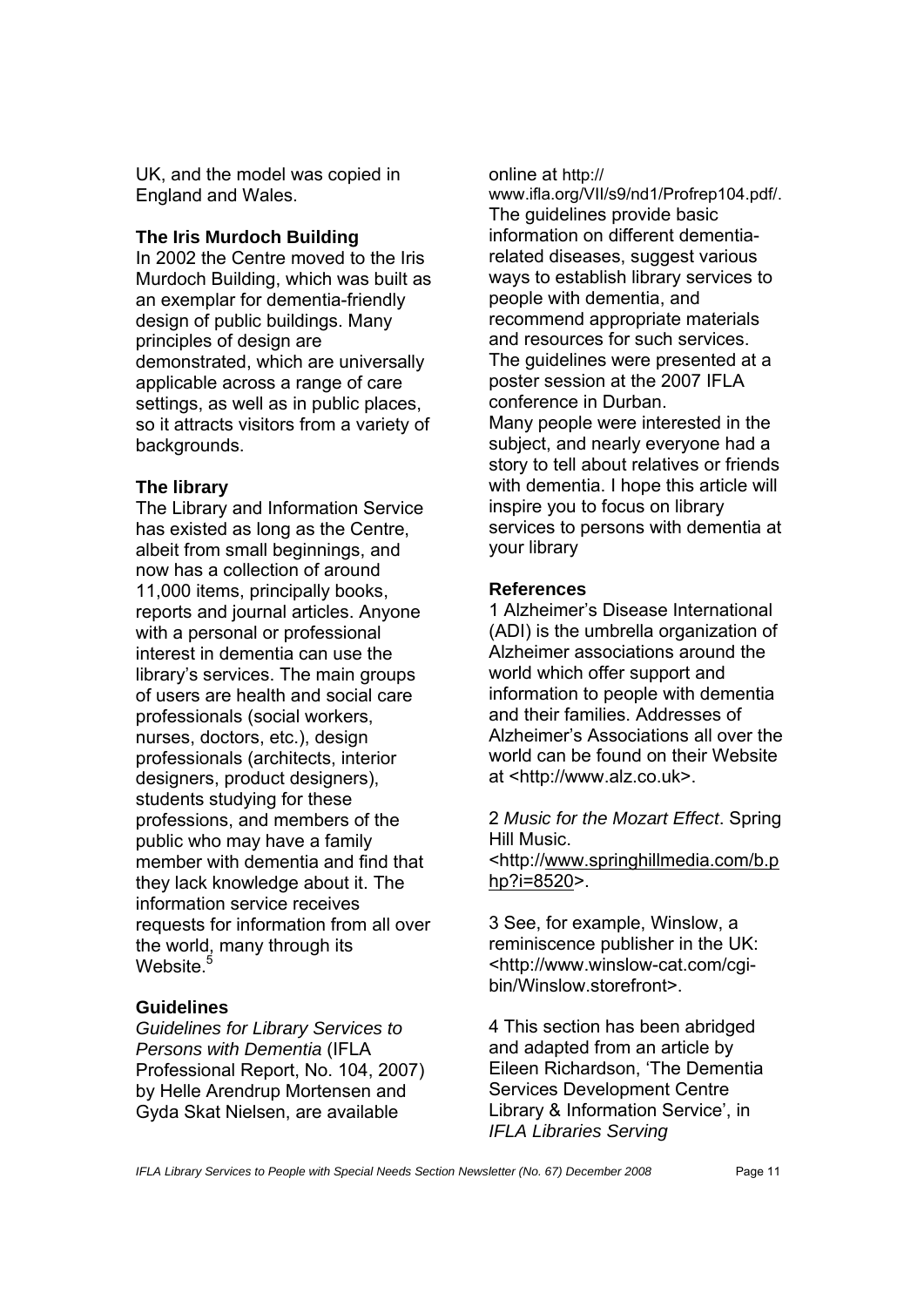*Disadvantaged Persons Section Newsletter* (No. 64) June 2007, pp. 6–8. <http://www.ifla. org/VII/s9/nd1/LSDP-Newsletter64.pdf>.

5 The Dementia Services Development Centre's Website is at <http://www.dementia.stir.ac.uk>.

oooOooo

# *Stadscaféen* **in Lyngby Library: supporting people with learning difficulties**

#### **Helle Arendrup Mortensen,**

Co-ordinator of Outreach Services at the Lyngby-Taarbaek Public Libraries, Denmark

Until now it has been difficult to have a nice meal when you visit Danish libraries. In most libraries the only opportunity has been through vending machines offering coffee or sweets. But today it is different. Several Danish libraries have been inspired by Lyngby Library where the first café run by people with learning difficulties opened in 2005.

*Stadscaféen* in Lyngby Library has been established in cooperation between the institution *Magneten*  (e.g.magnet) and the library. *Magneten* is a support centre for adults with learning difficulties in Lyngby-Taarbæk Municipality.



The café room was built in connection with a redesign of the library premises and this extension meant that two targets were met successfully: The library managed to have a café, and *Magneten* succeeded in having a different sheltered workshop in the municipality where people with learning difficulties became part of an ordinary workplace.

The café premises are supported with funds from the local municipality. The social services department pays the wages and the library covers the expenses for accommodation, cleaning, electricity, etc. The income from the café pays for basic materials and the profit is used for new investments in the kitchen. So far it has been profitable. The accounting of the café is done by library staff.

"My dream was to establish a new kind of jobs for people with learning difficulties", says the manager of the café, Lona Flink Jørgensen. "They love to work in the café. Some like to serve at the counter and others like to work in the kitchen."

"Every Thursday you can have an evening meal in the library – that means that the whole family can stay in the library and have a good time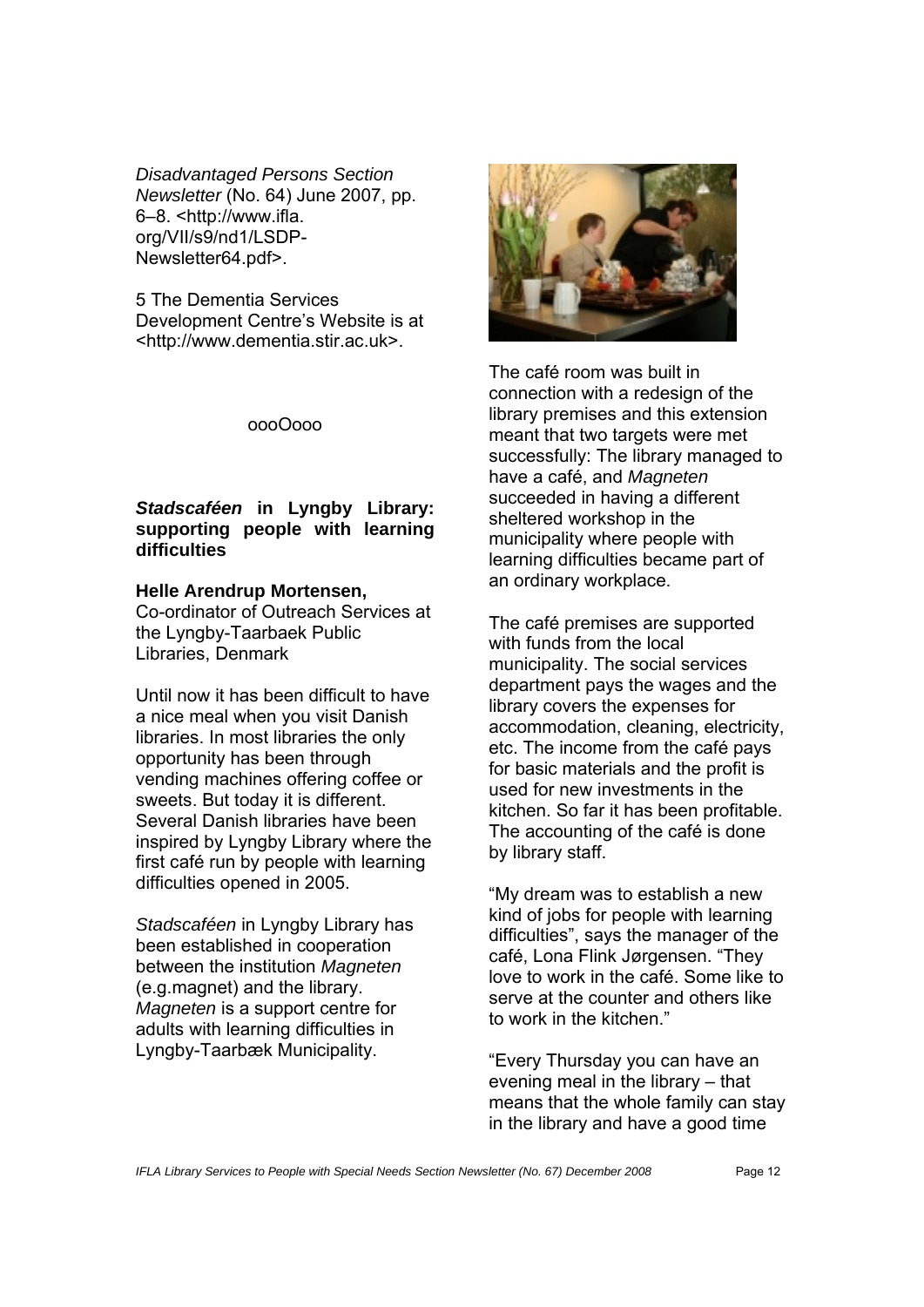instead of stressing to get home to cook – and the prices are very reasonable. You can also have a cup of coffee, a sandwich, or a piece of cake while reading the daily newspaper or magazines. In addition the café is an important and appreciated partner in library events during daytime or evening."

"The café has emphasized the role of the library as a meeting place", says the head of the Lyngby Library Birgit Sørensen.

The café is a successful example of a workplace with equal opportunities and a workplace where you can see possibilities to support people with learning difficulties instead of only **limitations** 

# **New Books**

**Better by design: an introduction to planning and designing a new library building**, by Ayub Khan London: Facet, 2008.

ISBN (hardback) 978-1-85604-650-3 Price £44.95

Product description from publisher's website: http://snipurl.com/7s282

Libraries today are faced with rapidly shifting populations of users with differing needs, who require a range of new communications links that are transforming our concept of the library space. This developing role has created a set of new and complex challenges for those delivering library services.

There is no such thing as the 'perfect' library building. However, a well designed building will enable a project both to gain local acceptance more easily and to ease the process of securing planning permission. It also needs to be cost effective to run, support the organization's objectives well, offer an improved service to the user and make an impact on the community.

This much-needed book takes as its starting point the fact that few architects know very much about libraries, and fewer librarians know about architectural planning and designing. It steers a clear path for library managers through the language and processes that they need to understand as members of a team overseeing the planning of a new library building project, major refurbishment or remodelling of an existing library. Key topics include:

twenty-first century libraries developing a business case project management the design/project team selecting an architect partnership and community engagement the design brief design quality space planning and access occupancy and post-occupancy evaluation building libraries for the future. Appendices offer top tips and checklists, together with a glossary of common terms used within the construction environment to help further de-mystify the design process for librarians.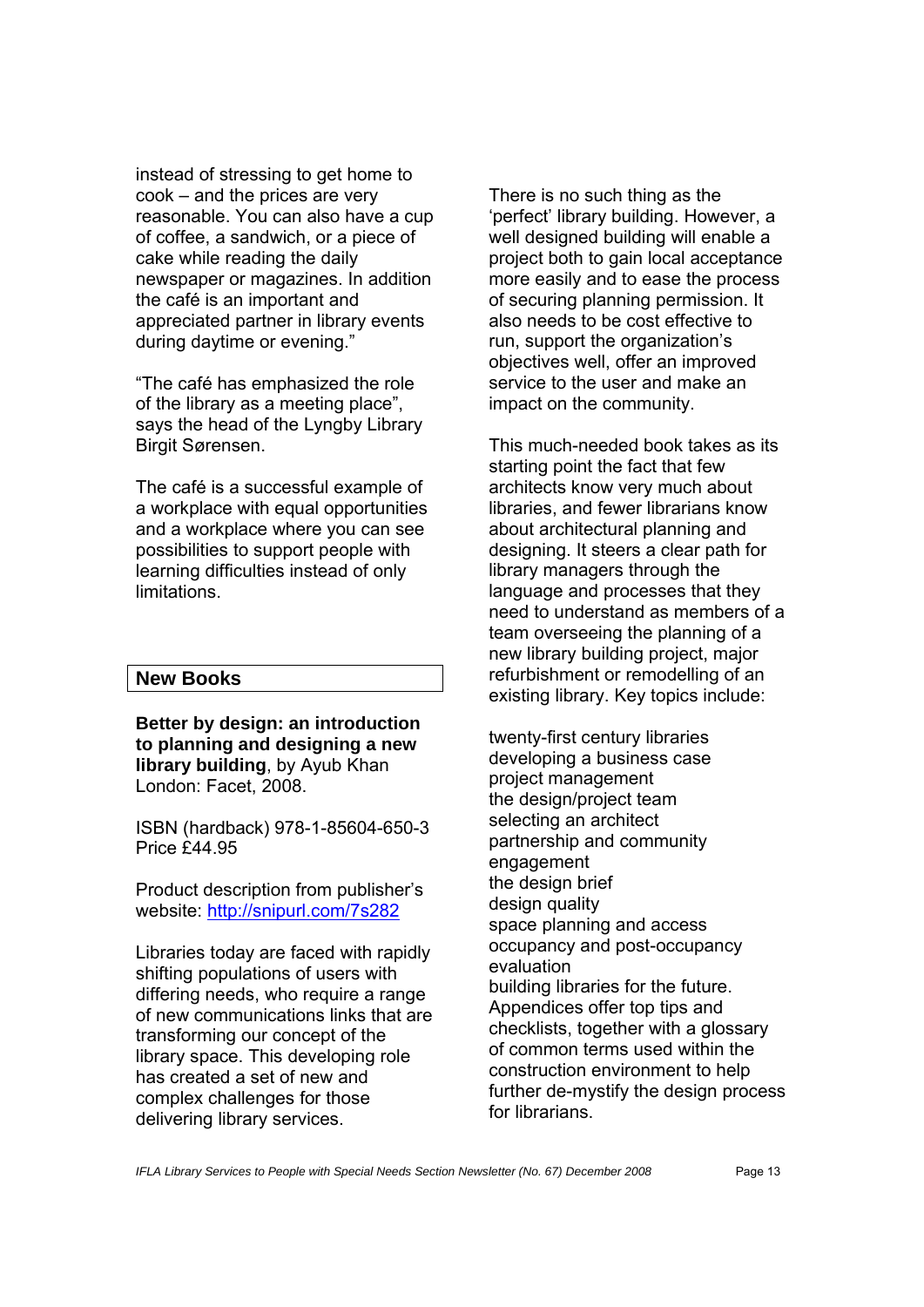This practical and accessible book is an invaluable guide not only for new entrants to the library profession, but also for experienced practitioners who are approaching for the first time the important task of creating a new library or major refurbishment of existing facilities. It will also be of great relevance to architects unfamiliar with library building requirements.

#### oooOooo

#### **Global information inequalities: bridging the information gap,** edited by Deborah H. Charbonneau Oxford: Chandos Publishing (Oxford) Ltd., 2008.

ISBN (paperback) 1843343614 ISBN (13 digit) 9781843343615 Price £ 39.95

Product description from publisher's website: http://snipurl.com/3tfss

The disparity in access to information is a worldwide phenomenon. *Global Information Inequalities* offers a captivating look into problems of information access across the world today. One of the unique strengths of the book is the use of examples of library initiatives from around the world to illustrate the range of possibilities for equitable access and library service delivery in a global context.

It contains numerous examples of a wide variety of information problems and solutions ranging from developing literacy programs in rural communities in Tanzania, building

school libraries in China, making government-related information more transparent in Chile, to exploring how digital technologies have the potential to revolutionize the lives of people with sensory-disabilities. The contributions in *Global Information Inequalities* address a number of core professional issues, including access to information, library services, collection development, global collaboration, intellectual property, and digital information. The contributors are from Argentina, Canada, Chile, China, Iceland, Malaysia, Peru, South Africa, Tanzania, United States, and Zambia, thereby providing a wide range of perspectives on librarianship.

Written in a simple, thorough, and multidisciplinary approach, the book presents and discusses key issues in various library settings and from different perspectives. Overall, this work contributes to a global examination and exploration of libraries in various parts of the world. This book has a wide appeal and is applicable to various library environments (including academic, public, and special libraries).

oooOooo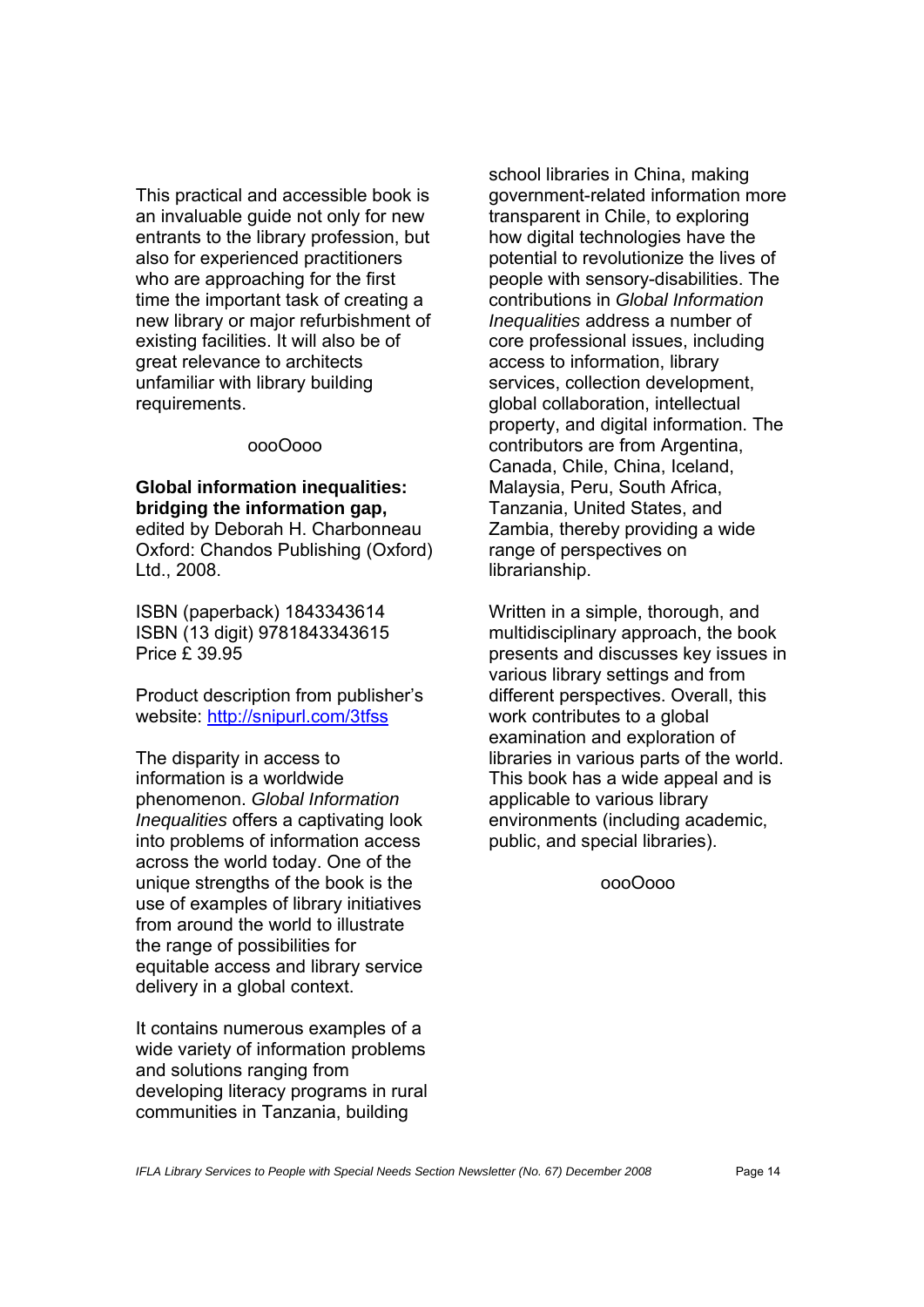# **Library Services to People with Special Needs Section Standing Committee 2008**

# **Chair and Treasurer**

Tone Eli Moseid Norwegian Archive, Library and Museum Authority Box 8145 Dep., N-0033 Oslo Norway Tone.Moseid@abm-utvikling.no

#### **Secretary**

Helle Arendrup Mortensen Lyngby-Taarbaek Kommunes Biblioteker Lyngby Hovedgade 28 2800 Kgs Lyngby, Denmark hmo@ltk.dk

# **Newsletter Editor/Information Officer**

Margaret E.S. Forrest HSS Liaison, Edinburgh University Library, George Square, Edinburgh, EH8 9LJ. Scotland. UK margaret.forrest@ed.ac.uk

# **Committee Members**

Maria Angela Barlotti Provincia de Ravenna, Servizio Biblioteche Garatoni, 6 48100 Ravenna, Italy abarlotti@mail.provincia.ra.it

Corinne de Munain, Ministère de la Culture et de la **Communication** 182 Rue St. Honoré 75033 Paris Cedex 1, France Corinne.de-munain@culture.gouv.fr

Ramatoulaye Fofana- Sevestre Bibliothèque Publique d'Information 25, rue de Renard 75197 Paris Cedex 04 France fofana@bpi.fr

Dunja Marija Gabriel CLA, National and University Library Hrvatske Bratske Zajednice 4 10 000 Zagreb **Croatia** dgabriel@nsk.hr

Claudie Guerin Hopitaux de Paris 10 rue des Fosses St. Marcel 75005 Paris, France claudie.guerin@dfc.aphp.fr

Yu Kikuchi Japan Hospital Patients' Library Association 2227-1 Okura, Machida-shi 195-0062 Tokyo, Japan libraryp@mse.biglobe.ne.jp

Vibeke Lehmann busserdk@charter.net

Edwin Qobose University of Botswana Library Private Bag 00390 Gaborone, Botswana qobose@mopipi.ub.bw